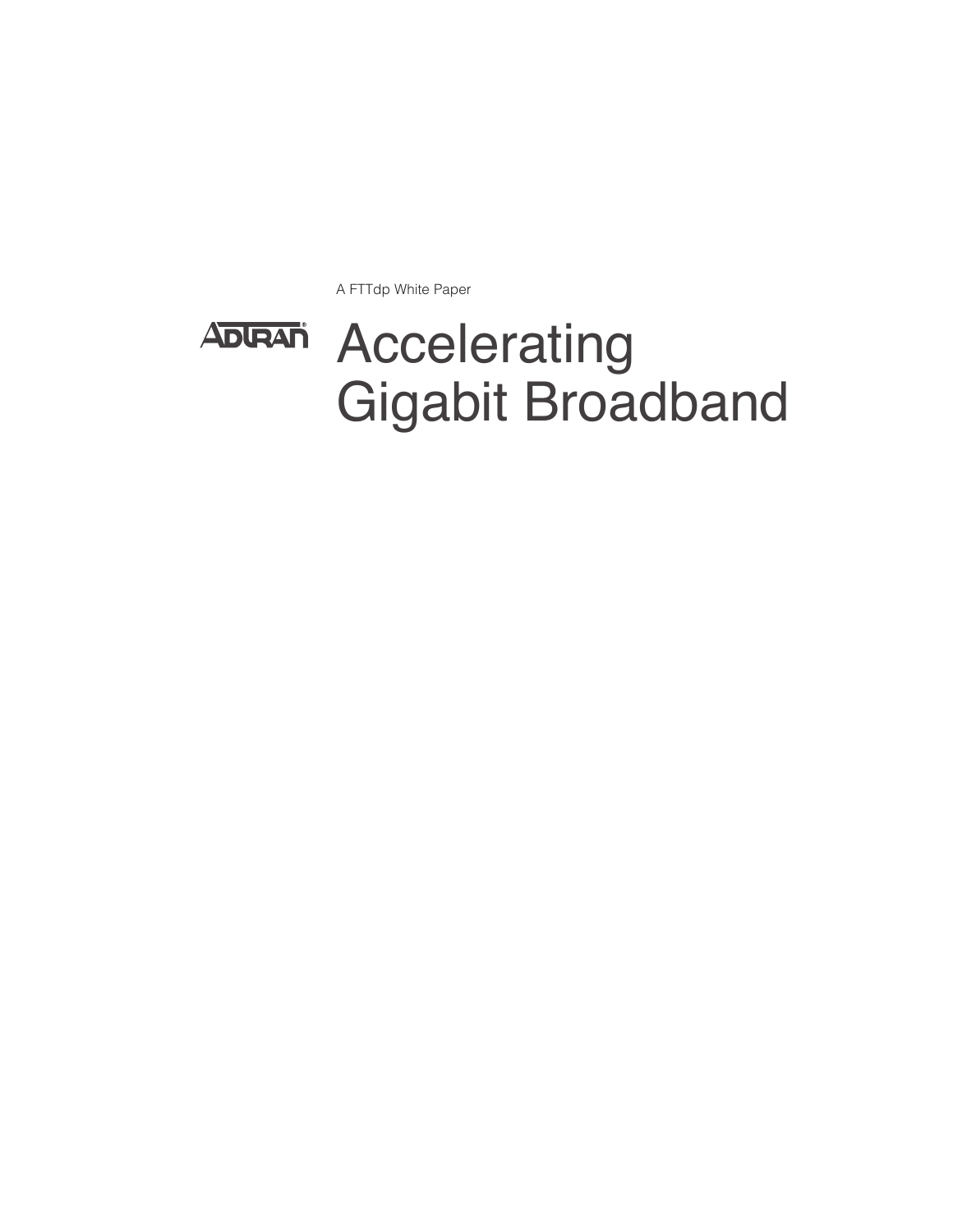# NDAI

# Overview

With the advent of Google Fiber, AT&T LightGig, and CenturyLink's drive for FTTP as well as other similar offerings for residential subscribers, there is a growing trend of delivering Gigabit services to subscribers, or perhaps more correctly, delivering services over Gigabit links to subscribers.

The thought of a fiber to every subscriber is compelling, and indeed may be the long-term goal, but how does that play out "in the trenches" where we have to trench fiber through gardens and fences and deal with easements, building owners and local governments? The reality is that there are many circumstances where it is economically impractical to run fiber all the way to the subscriber, and we would instead prefer to use, to the extent possible, the existing copper assets.

The key to being able to provide services that approach the 1 Gbps mark using existing home, apartment building and other infrastructure wiring is short distances and advanced technologies. One approach to shortening the distance between the service provider equipment and the subscriber is known as Fiber To The distribution point (FTTdp). The basic idea behind FTTdp is to deploy fiber

as deep into a neighborhood as is economically feasible, then use existing copper assets the last few hundred meters to and though out the house or apartment. FTTdp has been called a "hybrid FTTH" architecture [1] in that it provides a user experience similar to FTTH, but with a "copper extension cord" between the Optical Network Unit (ONU) and the subscriber.

In this white paper we will discuss methods for delivering services, with rates approaching 1 Gbps, over the existing copper infrastructure. In particular, we will look at two deployment scenarios: Multi-Dwelling Unit (MDU) and Single Family Unit (SFU). We will look at several copper transmission technologies: VDSL2 17a and 30a, G.hn and G.fast.

### **Deployment Scenarios**

There are two deployment scenarios currently being considered to shorten the distance between service provider equipment and the subscriber, as shown in Figure 1.



**Figure 1: FTTdp Deployment Scenarios**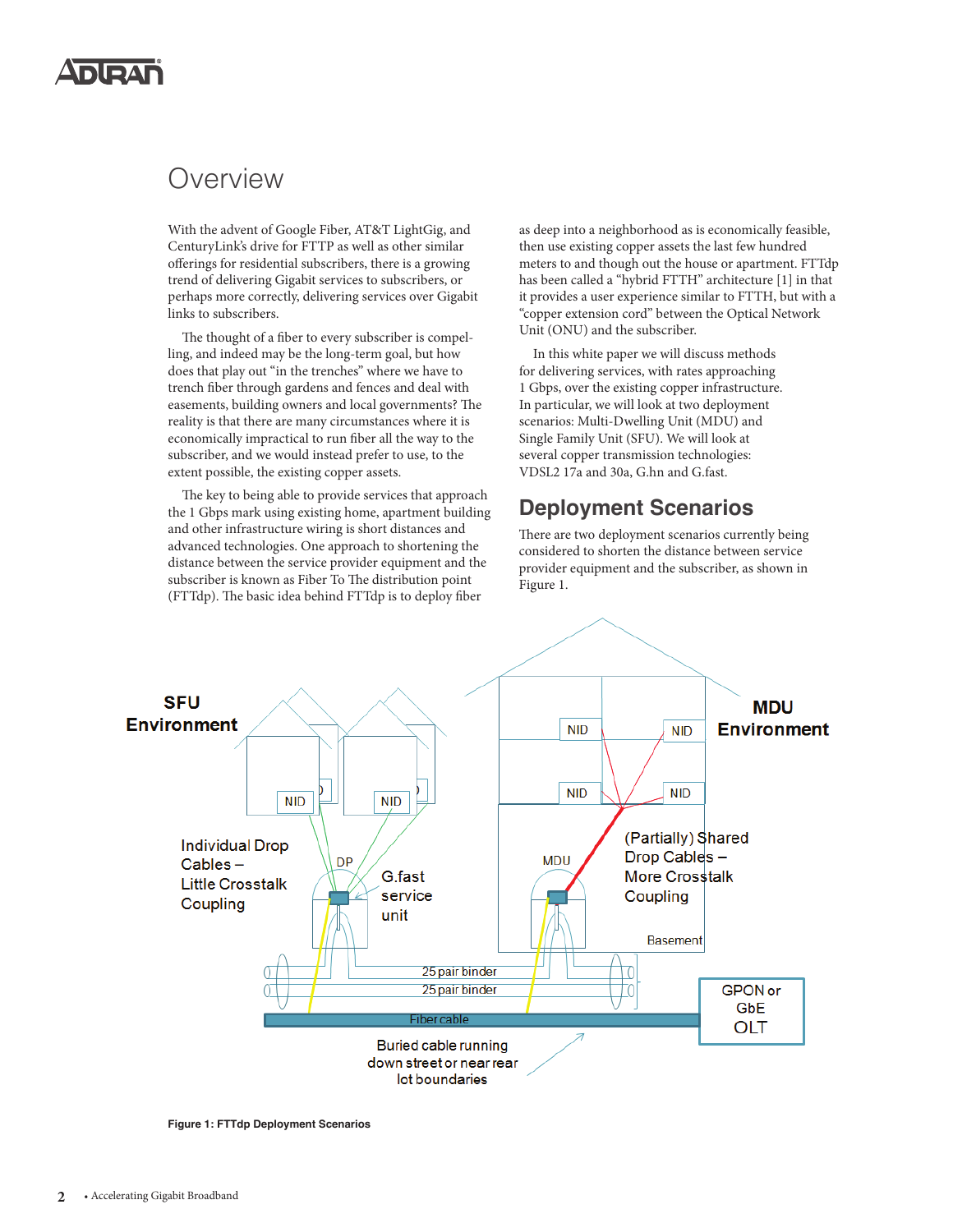In brownfield deployments, existing copper twisted pairs run down a street or down rear lot boundaries (in cables which are either direct buried or strung from poles) and then connect to a "distribution point" (DP) [2] (otherwise known as a terminal block in a pedestal or splice case) near the homes or in the basement of the building. From the DP, the twisted pairs are then distributed via the drop wires to the individual homes (in the SFU case) or to the individual dwelling units (in the MDU case). A service unit is mounted near the DP and connected to the drop wires. A fiber is also run to the DP, and provides the uplink from the DP service unit to the service provider. In this way, the existing twisted pair is used as the last drop to the subscriber. The fiber uplink could operate using either PON or point-to-point Ethernet. The general term FTTdp covers both the SFU and MDU cases described here.

# **FTTdp Attributes**

Some attributes of the FTTdp architecture are 1) high service rate, 2) reverse powering, 3) cable crosstalk, 4) self-install and 5) emphasis on power conservation [3].

Because of the proximity of subscribers to the service unit, very-high service rates (approaching 1 Gbps) over the drop wires are possible, providing "fiber-like" service rates to the end subscriber. Utilizing fiber all the way to the DP will also approach "fiber-like" reliability even though the last link is copper.

One of the issues with this architecture is the cost of installing power for the service unit deep in the network. An approach to overcome this is to provide reverse powering from the subscriber to the service unit, which avoids the expense of running power lines to the service unit. There is a precedent for using subscriber power for network equipment with FTTH ONUs, the difference here is that with FTTdp, multiple subscribers could be providing power for a single service unit. Standards are being developed for reverse powering technical requirements. The main technical challenges are 1) getting the power consumption of the service unit low enough to be powered by the first subscriber and 2) managing a service unit which loses power when all of the subscribers turn off the power.

Another architectural issue is with shared cables. Particularly in the MDU case, the copper pairs can run some non-trivial distance bundled together before being split out to the individual units, thus introducing crosstalk between pairs. A solution is to use vectoring (crosstalk canceling) between all the pairs in the service unit, or to ensure that no two devices are transmitting simultaneously (crosstalk avoidance). There are cases where crosstalk is not a problem, for example where the drop wires from the DP are in a star configuration.

The copper can be terminated at the subscriber premises either on the side of the house or in the wiring closet, thus separating the service unit drop from the in-home wiring. This provides the highest performance by avoiding the noise and reflections caused by the in-home wiring. However, this requires a technician to be dispatched to install the Customer Premises Equipment (CPE) and to possibly rewire the house. A lower cost approach is self-install. In this instance, the service runs over the existing in-home phone wires and the CPE is simply mailed to the subscriber where it can be plugged into the wall jack. Self-install has several issues: 1) because of the "bridged taps" introduced by in-house wiring and the introduction of noise from the house, self-install provides lower performance, 2) providing Plain Old Telephone Service (POTS) and reverse powering with self-install is very difficult, 3) even if VoIP is being used, because the service would be run over the existing phone wires in the house, then either the house will have to be converted to wireless phones, or the second pair (if any) in the house must be used, or a more complex POTS distribution will have to be used.

Power conservation is an important aspect of FTTdp and not just to be "green". These deployments often require a hermetically sealed housing and the use of fans is often prohibitive. The cost of the housing needed to dissipate a large amount of power is higher than the housing needed to dissipate a small amount of power. The implication is that power must be conserved not only when there is data or no data to send, but also when there is much data to send since the power dissipation must be kept below the amount that the housing can dissipate [4].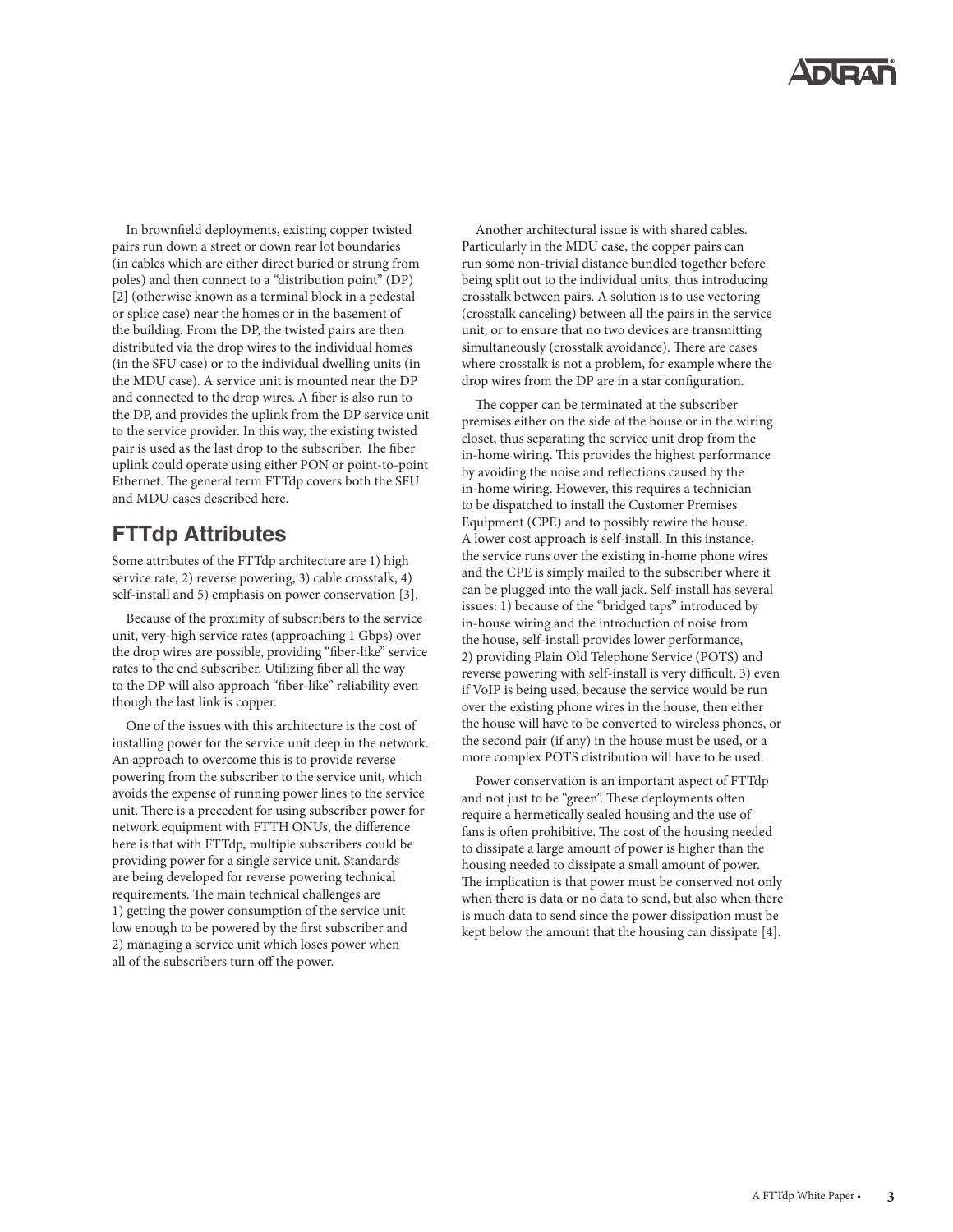# **Copper Technologies for FTTdp**

There are several twisted pair copper technologies that may be considered for the FTTdp "copper extension cord": 1) VDSL2, 2) G.hn and 3) G.fast.

VDSL2 is a technology that has been widely deployed in all regions of the world. It is designed to operate over longer distances than FTTdp, but can be used on short distances like the FTTdp environment. VDSL2 comes in different "flavors" known as profiles, where each profile has a specific associated bandwidth and power, which roughly translates into speed and distance. Table 1 shows two VDSL2 profiles and associated bandwidth and rates.

### **Table 1: VDSL2 Profiles and Associated Bandwidth and Rates**

| <b>VDSL2</b><br><b>Profile</b> | <b>Maximum</b><br><b>Bandwidth</b><br>(MHz) | <b>Maximum</b><br><b>Downstream</b><br>Rate (Mbps) | <b>Maximum</b><br><b>Upstream</b><br>Rate (Mbps) |
|--------------------------------|---------------------------------------------|----------------------------------------------------|--------------------------------------------------|
| 17                             | 177                                         | 120                                                | 40                                               |
| 30                             | 30                                          | 200                                                | 120                                              |

Most VDSL2 deployments in service today do not have any means to cancel crosstalk from adjacent pairs, which means they are generally limited to substantially lower rates than those given in Table 1. A technology known as vectoring is being introduced into the network which cancels crosstalk and allows actual speeds approaching those in Table 1. Vectoring is commercially available in VDSL2 profile 17 today, but not in profile 30.

Finally, another possible contender for the FTTdp application is G.hn. This is actually a home networking technology designed to work over coax, power line, and twisted-pair phone lines. It uses a bandwidth of 100 MHz, but because of certain inefficiencies tops out at around 800 Mbps. Most of the focus on G.hn deployments today is on powerlines.

G.fast is a technology still under development in the standards bodies. It is specifically designed to operate on short-distance loops like FTTdp. The standard has the target rates shown in Table 2.

#### **Table 2: Target Rates for G.fast**

| Distance (m) | <b>Target Downstream</b><br>+ Upstream Rate<br>(Mbps) |
|--------------|-------------------------------------------------------|
| 250          | 150                                                   |
| 100          | 500                                                   |
| $<$ 100      | 500-1,000                                             |

Some basic characteristics of G.fast are given in Table 3.

### **Table 3: G.fast Characteristics**

| Modulation       | <b>DMT</b>      |  |
|------------------|-----------------|--|
| <b>Bandwidth</b> | 106 MHz         |  |
| Duplexing        | TDD             |  |
| Distance         | $<$ 250 $m$ Typ |  |
| <b>Bit Rate</b>  | $<$ 1.2 Gbps    |  |
| Latency          | <1 msec         |  |
| Vectored         | Yes             |  |
| Up/Down Ratio    | Variable        |  |
| Retransmission   | Yes             |  |
| Low Power Modes  | Yes             |  |
|                  |                 |  |

These characteristics of G.fast (as specified by agreements and draft standard in the ITU-T SG15/Q4 committee, which is producing the G.fast standard) are described briefly below.

- G.fast uses Discrete Multi-Tone (DMT) modulation, the same as VDSL2.
- $\blacksquare$  The bandwidth of initial deployments is 106 MHz (similar to G.hn), but future versions of G.fast are planned that will increase this bandwidth to 212 MHz. VDSL2 has a maximum bandwidth of 30 MHz.
- G.fast uses Time Division Duplexing (TDD), as opposed to VDSL2 which uses Frequency Division Duplexing (FDD). (See paragraph below for more details.)
- G.fast is designed for much shorter loop lengths than VDSL2, around 250m or less.
- G.fast has a theoretical peak bit rate exceeding 1 Gbps, but this rate can only be achieved on very short loops.
- The one-way latency for G.fast is less than 1msec, to improve Web page load times.
- $\blacksquare$  The G.fast standard will require that all transceivers support vectoring. Because crosstalk is stronger at G.fast frequencies than VDSL2 frequencies, vectoring in G.fast is more difficult than in VDSL2.
- $\blacksquare$  The G.fast ratio of downstream rate to upstream rate is provisionable, but this ratio must be the same for all transceivers in the DP.
- <sup>n</sup> G.fast has defined various low-power modes for different operating conditions, including battery operation. It also utilizes Dynamic Resources Allocation (DRA), which allows power minimization during "normal" operating conditions.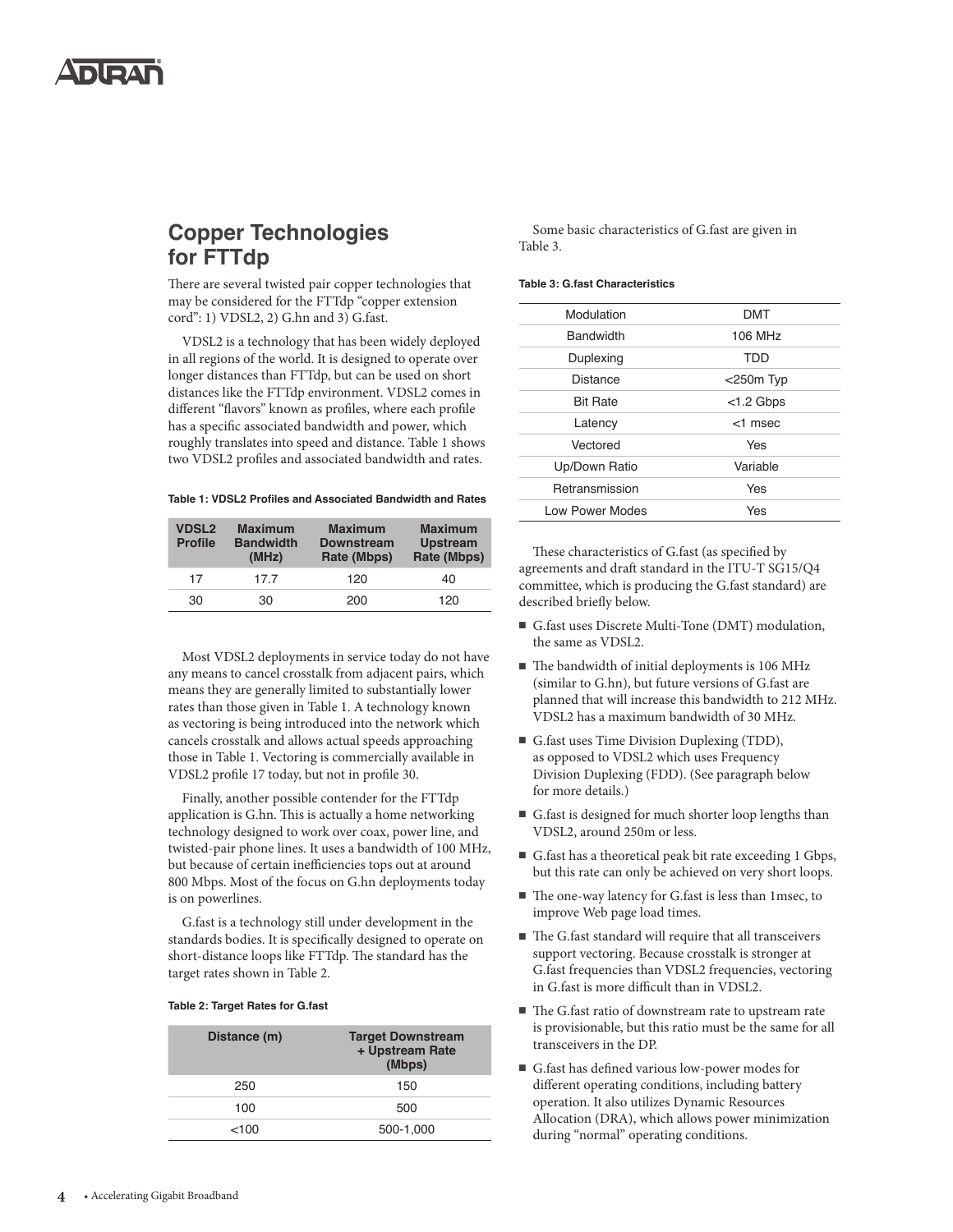

Previous xDSL standards such as ADSL and VDSL2 use FDD to transfer upstream and downstream data simultaneously. FDD means that downstream data is transferred in one set of frequency bands and upstream data is sent in a different set of frequency bands, as shown in Figure 2a. G.fast uses TDD, meaning that upstream and downstream data are not transferred simultaneously, and that the data transfer alternates between upstream and downstream, as shown in Figure 2b. The downstream/upstream period is around 750 usec. The advantage of TDD is that its performance is less affected by impedance mismatches of in-home wiring when compared to FDD—although the performance in the presence of these impedance mismatches is less than the performance on properly terminated loops.



# **Performance Comparison of FTTdp Copper Technologies**

A first comparison of these various copper technologies is with "single-line performance", where there is zero or very little crosstalk involved, as shown in Figure 3. This performance is for a downstream TCP-based speed test, so there is data flowing in both directions (data segments downstream, Acknowledgements (ACKs) upstream). This is an important point for comparing FDD-based technology like VDSL2 with TDD-based technologies like G.hn and G.fast.

As can be seen in Table 1, with no crosstalk VDSL2 profiles 17 and 30 attain close to the maximum performance. These no-crosstalk performance values are approximately what can be achieved with vectoring. Note that profile 30 without vectoring and with only a small amount of crosstalk (1-xtalk) has a performance comparable to profile 17 with vectoring.

G.hn with no crosstalk has better performance than VDSL 30 with no crosstalk. G.hn does not have crosstalk canceling available, but it does have the ability to coordinate between G.hn transceivers so that no two G.hn transceivers are transmitting simultaneously. This allows high peak rates when one transceiver has substantially more data to send than the others.

G.fast, which is designed to operate on short loops in the presence of crosstalk, has substantially better performance than all the other technologies.



**Single-Line Performance**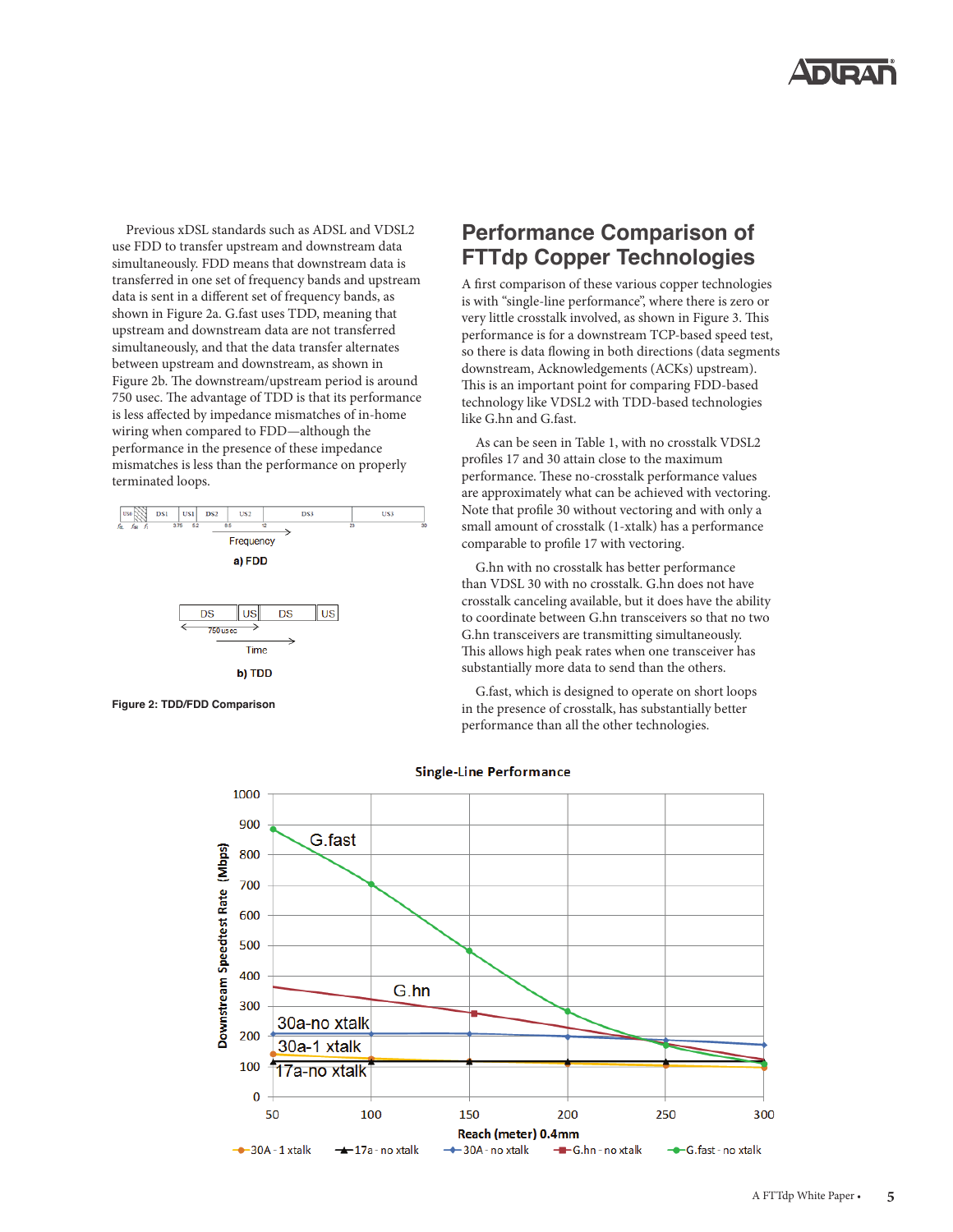# NDAI

A second comparison is in the presence of crosstalk, specifically crosstalk from VDSL2 profile 17 out of the cabinet. This scenario is shown in Figure 4. This represents a common scenario where VDSL2 has already been deployed out of the cabinet (FTTN), and FTTdp has started being deployed very close to the customer (at the DP or in the basement). The cabinet is distance "D" from the subscriber, and the DP or basement is distance "X" from the customer. Over distance "X", the FTTN VDSL2 technologies are present in the same bundle of wires as the FTTdp copper technologies, thus causing crosstalk between the two technologies.

We assume in this scenario that FTTdp copper technologies will completely vacate any bandwidth occupied by the FTTN VDSL2 technology, and any bandwidth not occupied by the FTTN VDSL2 technology will be occupied by the FTTdp copper technology. More specifically, as the "D" increases, the amount of bandwidth occupied by the FTTN VDSL2 technology decreases, and the FTTdp copper technology increases to occupy the available bandwidth. Figure 5 shows the bandwidth occupied by the FTTN VDSL2 technology as a function of the distance "D".



**Figure 4: Deployment Scenario of FTTN Mixed With FTTdp in the Same Wire Bundle**



**Figure 5: Bandwidth Used by FTTN VDSL2 as a Function of Distance "D"**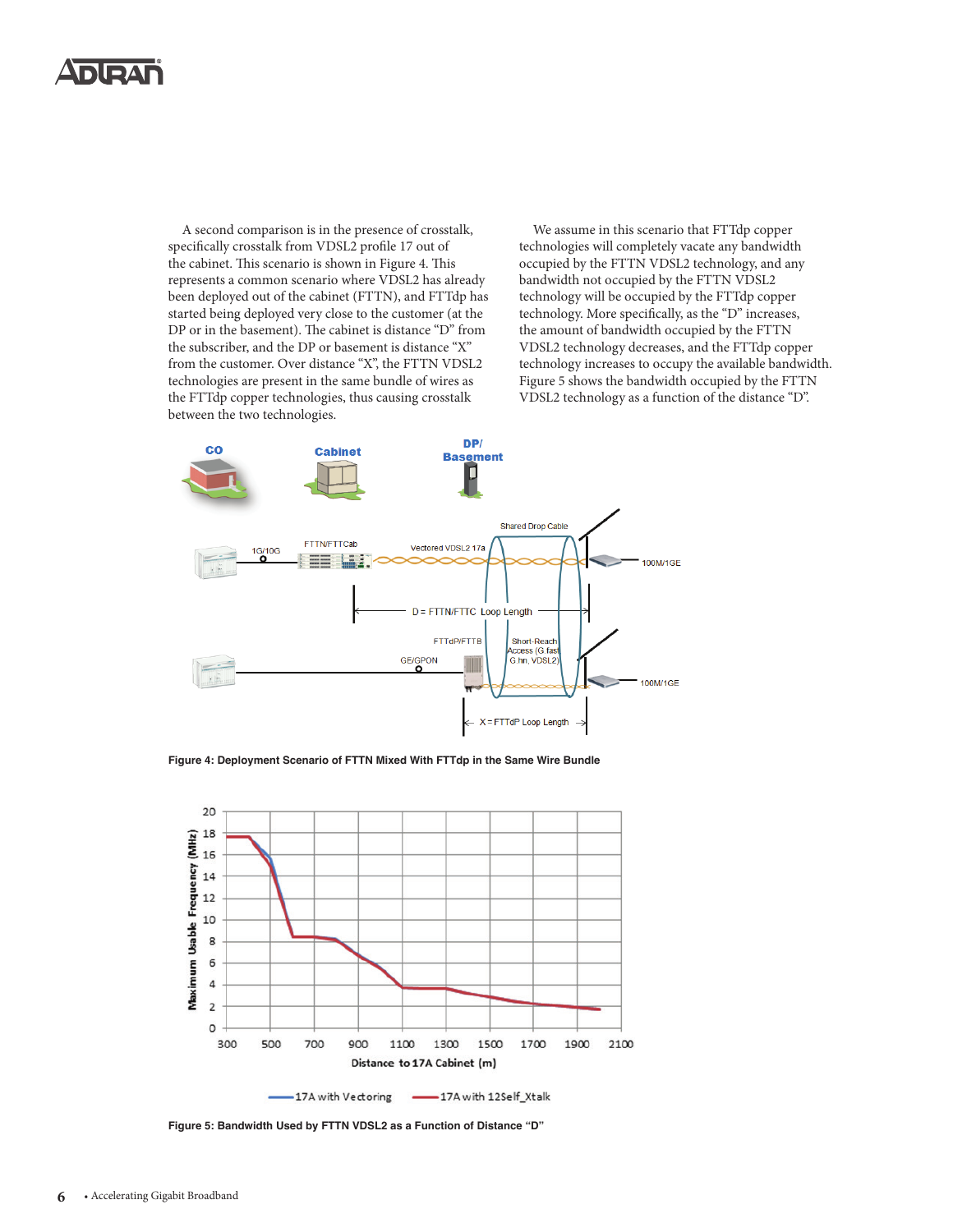

The resulting performance of the FTTdp copper technologies is shown in Figure 6. The curve labeled "17A Vec From Cabinet" represents the performance of the FTTN VDSL2 as a function of distance "D". All the other curves are the performance of the FTTdp copper technologies, each representing a difference distance "X". As the distance "D" decreases, the amount of bandwidth occupied by the FTTN VDSL2 technology increases, which means the corresponding FTTdp bandwidth must decrease, causing the FTTdp performance to decrease.

Coexistence with Cabinet-based VDSL2 17A



#### **Figure 6: Comparison of FTTdp Copper Technologies in Same Wire Bundle as FTTN VDSL2**

For example, consider the four G.fast curves in Figure 6. The top G.fast curve, labeled "G.fast Vec @ 50m", is the performance of vectored G.fast at distance "X" equal to 50m. As the distance "D" decreases, the 50m vectored G.fast performance decreases from around 850 Mbps to around 750 Mbps. This same approximately 100 Mbps drop in performance is seen in all four G.fast curves, because the G.fast bandwidth is decreased by  $(17.7 - 8.5) = 9.2$  MHz.

The "30A Vec" curves show that profile 30 VDSL2 can achieve better than 100 Mbps performance as long as the cabinet is at least 500m from the subscriber.

The "30A 1-xtalk" curves show the substantial impact of even a small amount of crosstalk on VDSL2 profile 30.

An alternative to the scenario in Figure 4 is to move all of the cabinet-deployed VDSL2 customers to the DP. There are several issues with this approach: 1) it may be difficult to get all customers to upgrade their CPE to G.fast, so the service provider may have to provide VDSL2 profile 17 out of the DP, 2) assuming case 1, G.fast or VDSL2 profile 30 and VDSL2 profile 17 cannot be vectored together because of different tone spacing, so the G.fast or VDSL2 profile 30 out of the DP must vacate the lower 17 MHz of bandwidth. As a result, performance in this scenario is essentially the same as the D=300m case from Figure 6.

### **Conclusions**

- The basic idea behind FTTdp is to deploy fiber as deep into a neighborhood as is economically feasible, then use existing copper assets the last few hundred meters to the house or apartment.
- $\blacksquare$  There are two fundamental deployment scenarios for FTTdp, Multi-Dwelling Unit (MDU) and Single Family Unit (SFU)
- The attributes of the FTTdp architecture are 1) high service rate, 2) reverse powering, 3) cable crosstalk, 4) self-install and 5) emphasis on power conservation
- Several twisted pair copper technologies may be considered for the FTTdp "copper extension cord": 1) VDSL2, 2) G.hn, and 3) G.fast
- <sup>n</sup> G.fast is specifically designed to operate in the FTTdp environment, whereas VDSL2 and G.hn have lower performance than G.fast

### **References**

- [1] Rob F.M. van den Brink, "Enabling 4GBB via the last copper drop of a hybrid FttH deployment," Broadband, Journal of the SCTE, Vol. 33 No. 2, April 2011, page 40-46.
- [2] Per Ödling, Thomas Magesacher, Stefan Höst, and Per Ola Börjesson, Miguel Berg, Enrique Areizaga, Tony Bradley, "The Fourth Generation Broadband Concept," IEEE Communications Magazine, January 2009, page 63-69.
- [3] Richard Goodson, "FTTdp: Complementing FTTH in Difficult Areas," National Fiber Optic Engineers (NFOE) Conference, March 2013.
- [4] Richard Goodson and Martin Kuipers, "G.fast: Power Optimized G.fast Transmission", Contribution C-2197, October 2012, SG15/Q4a, Geneva, Switzerland.